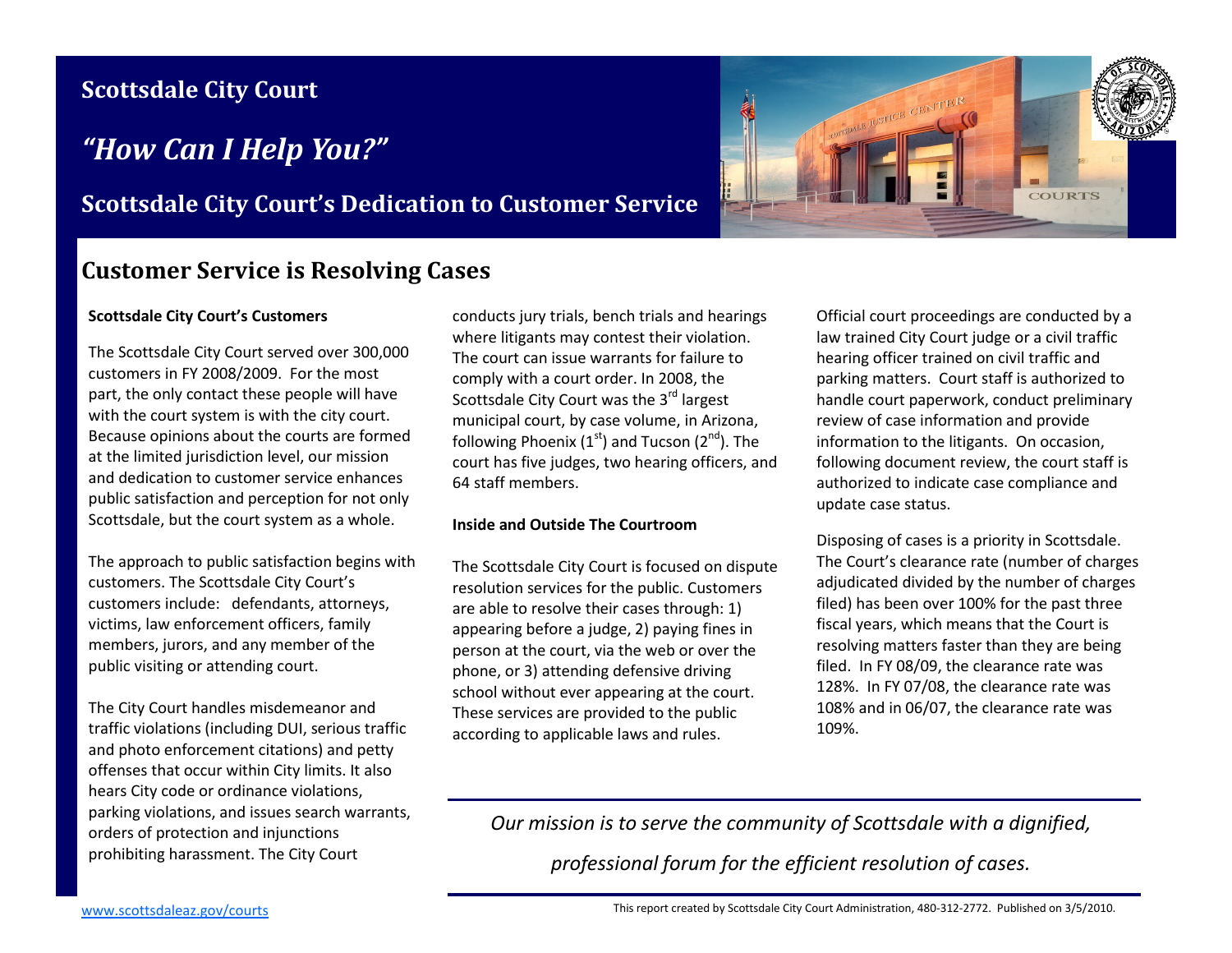# **Customer Service is Expanding Access to All**

### **Key Service Improvements**

- The Court utilizes a state of the art customer flow management system, **Qmatic**, for the public/customer service counter. Litigants take a number via an electronic printer or are provided one in the courtroom at the conclusion of their scheduled matter. The system automatically queues the numbers and when the number is "announced" litigants are directed visually and audibly to a service window. English and Spanish speaking customers can be accommodated. The system also provides real time volume and wait times reports which help the Court determine staff resources.
- The Court's daily **courtroom calendar is electronically displayed** in the lobby on large monitors, similar to airport information screens. The information provided helps direct litigants to the proper courtroom. The calendar system is updated each morning prior to opening and at midday for afternoon proceedings with information from the case management system.
- Two **public access computers** located in the Court lobby provide access to

the payment website for litigants to make fine payments by credit card.

- A newly remodeled front entrance provides **a spacious and secure environment** for litigants during the screening process and provides security staff greater visibility and control over lobby activities. Effective security measures help ensure a safe place for litigants, court staff and judiciary to conduct court business.
- Staff provide "triage" help to litigants with questions to determine the nature of their visit, if they have the proper paperwork to conduct their business. Senior staff members have the authority to create **specialized customer windows** such as payments only-cash/credit card/checks in order to help alleviate heavy volumes and long wait times.
- In telecommunications, an **interactive voice response system (IVR)** allows customers to access the database via a telephone touchtone keypad or by speech recognition. The IVR system provides litigants with court information as well as future court dates, extensions to attend defensive driving

The Court's IVR System averages 14, 271 calls a month (about 50% of calls are handled by IVR alone and the other 50% are handled by a court representative). The average hold time was 1 minute, 27 seconds. The average lobby wait time is 12 minutes and the average transaction time with a court representative was 6 minutes, 16 seconds. 70% of lobby customers were called within 15 minutes. Source: Scottsdale City Court Statistics for FY 08/09, Published 7/17/2009

school, and the ability to make credit card payments.

- The **Court's website** provides information on court processes, jury duty, records requests, forms and other court and legal information and a link to make credit card payments. Over 50% of the Court's fine and fee payments are made by credit card through the IVR and website.
- The Court has a **lobby drop box** that provides an easy and secure method for litigants to deliver payments and documents without waiting in line. A time/date stamp machine is available for the public's use.
- **Payment plans** provide litigants an option to meet their financial obligations to the Court by allowing payment schedules following a financial review.
- The Court provides the Scottsdale Police Department space for **on-site litigant fingerprinting** if court-ordered.
- The Court has two Spanish interpreters and ten Spanish-speaking staff. Access to a translation phone service is also used and the Court can schedule **interpreters** in any language, including American Sign Language.
- **Assisted hearing devices** are available to help customers during court proceedings.
- Customer survey cards are available in the lobby for **instant customer feedback** on staff and services.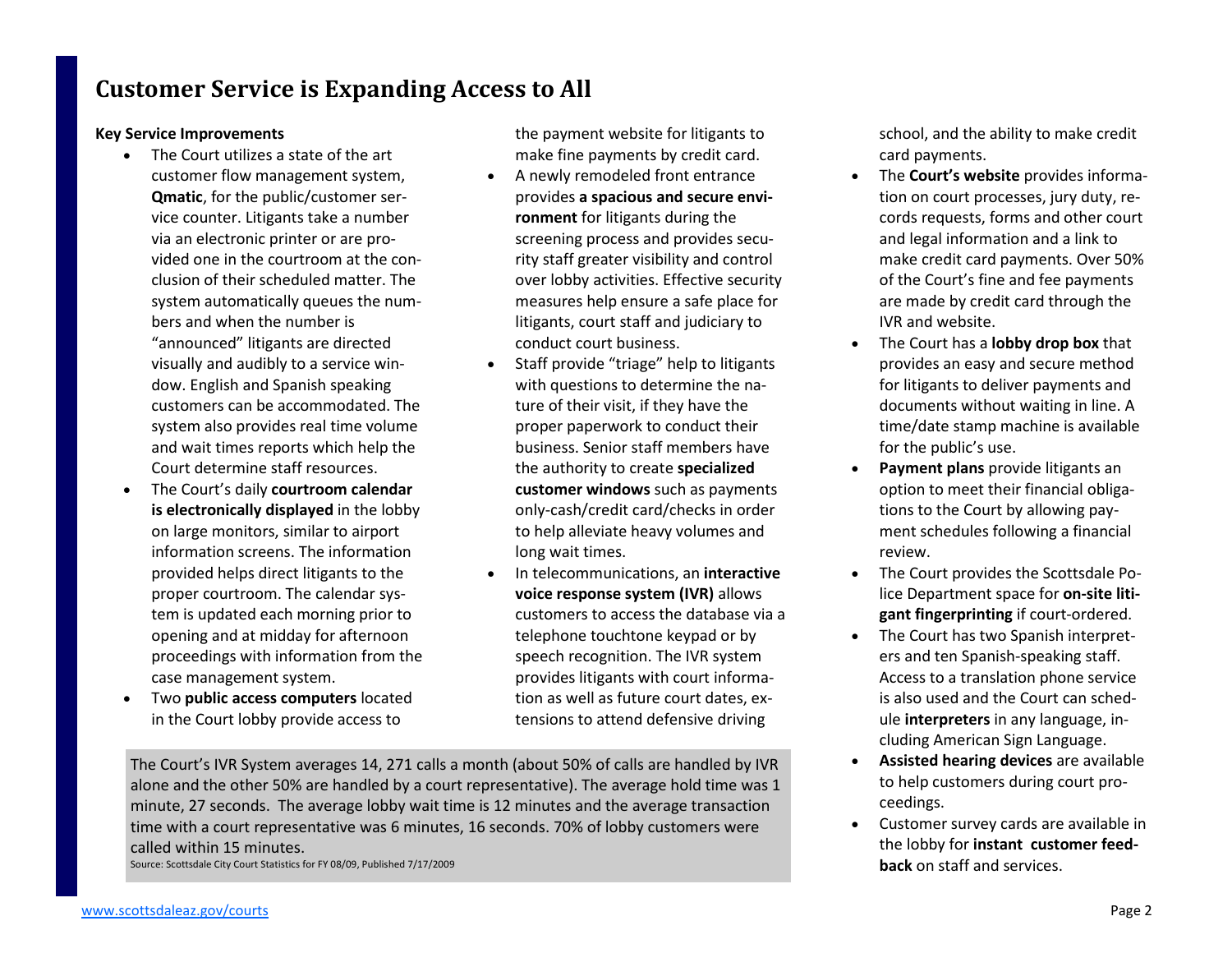#### **Service Delivery Times**

The Court is open from  $8$  a.m.  $-5$  p.m. every weekday except for state and federal holidays. Court personnel arrive at 7:30 a.m. and work until 5:30 p.m. or later to accommodate customers. In-custody proceedings are held 7 days a week for 2 hours a day - ultimately the Court's actual "work hours" are 55 or more hours a week.

The Court serves over 400 customers at its counters every Monday, the busiest day of the week. Besides the customers at the counters, another 200 lobby customers enter each day. These customers come to file motions, obtain paperwork at our Self Service Center, request police reports from the adjoining Police Department station, and attend proceedings. High volume times are around 10 a.m. and 3 p.m. as scheduled proceedings conclude.





Source: Data sampling from January, April, July and October of 2007, 2008 and 2009, Qmatic Queue Management Systems Reports



**Customers Served and Average Wait Time for October 5 -9, 2009**

Source: Data sampling from October 5—9, 2009, Qmatic Queue Management Systems Reports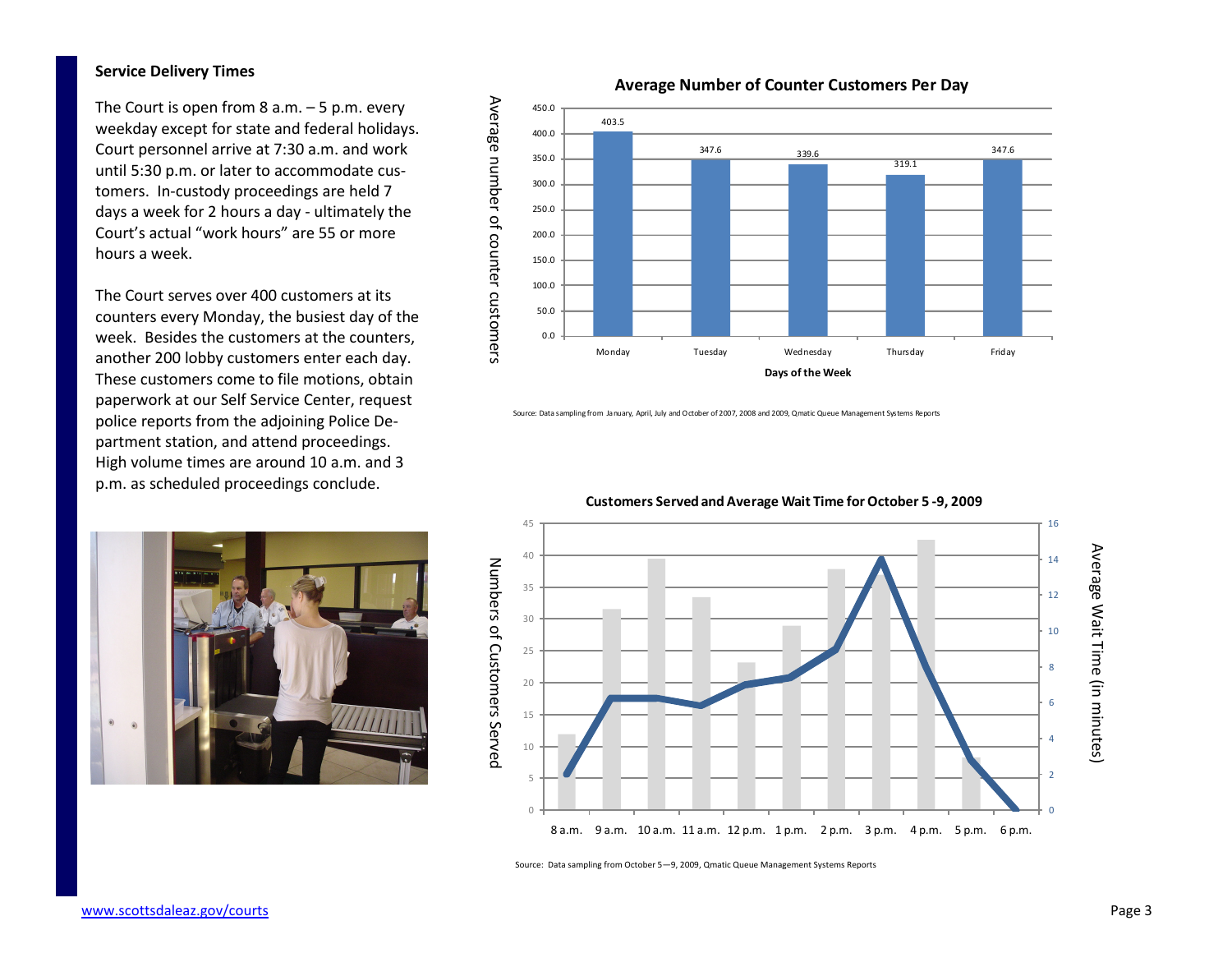### **Customer Service is Measuring Customer Feedback**



#### **National Center for State Courts—CourTools Performance Measure 1 - Access and Fairness - Percent "Agree" or "Strongly Agree"**

- **Q1** Finding the courthouse was easy.
- **Q2** The forms I needed were clear and easy to understand.
- **Q3** I felt safe at the courthouse.
- **Q4** The court makes reasonable efforts to remove physical and language barriers to service. **Q12** The judge listened to my side of the story before he or she made a decision.
- **Q5** I was able to get my court business done in a reasonable amount of time.
- **Q6** Court staff paid attention to my needs.
- **Q7** I was treated with courtesy and respect.
- **Q8** I easily found the courtroom or office I needed.
- **Q9** The court's website was useful.
- **Q10** The court's hours of operation made it easy for me to do my business.
- **Q11** The way my case was handled was fair.
- 
- **Q13** The judge had the information necessary to make good decisions about my case.
- **Q14** I was treated the same as everyone else in the courtroom.
- **Q15** As I leave the court, I know what to do about my case.

The Scottsdale City Court asked its customers to "judge the court" through a customer satisfaction survey on Thursday, August 21, 2008. The CourTools Access and Fairness survey was used. This survey focus is one of ten trial court performance measures published by the National Center for State Courts in Williamsburg, Virginia. The same survey has been used within Arizona and nationally. The survey's intent is to provide performance measures for a balanced assessment of court operations, by determining court user satisfaction on accessibility and the treatment of customers. Over 140 customers who used City Court services on that day were given the opportunity to complete the survey as they exited the building. The survey results noted above provide an opportunity for the court to assess itself, compare to other courts, and examine areas for improvements.

Scottsdale City Court exceeded other like-sized courts in the percentage that agree or strongly agree to questions 3 (I feel safe at the courthouse), 8 (I easily found the courtroom or office I needed) and 15 (As I leave the court, I know what to do about my case). Scottsdale met other like-sized courts in theaverage percentage who agree or strongly agree to questions 2, 4, 5, 6, 7, 10, 11, 13, and 14.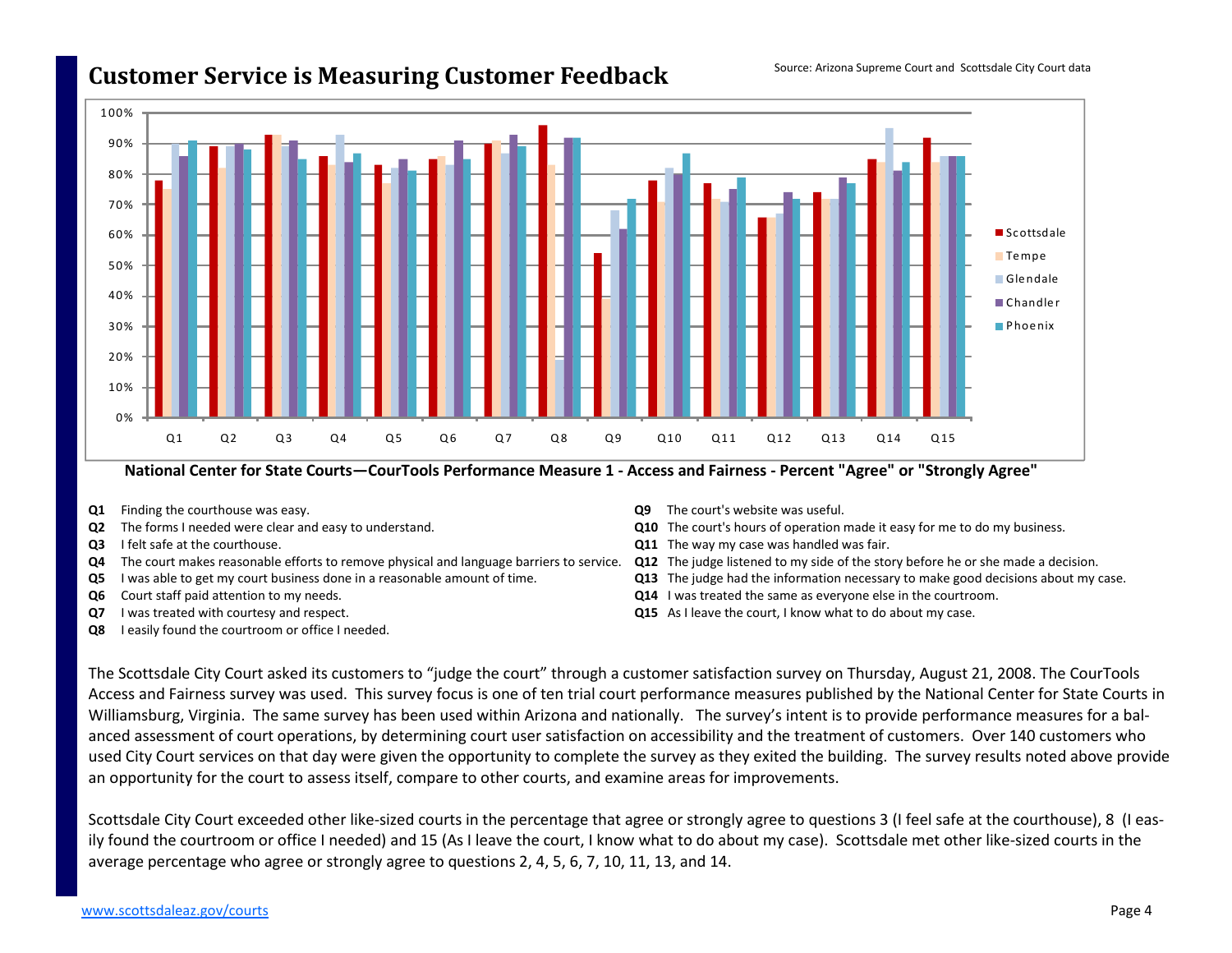### **Customer Service is Working with Justice Partners on System Improvements**

To conduct its business, the City Court sends and receives data and information to and from a variety of entities, both public sector and private agencies. Citations issued by the Scottsdale Police Department are filed electronically with the Court by transmitting data directly to the Court's case management system. Photo enforcement violations issued on the City thoroughfares are filed electronically in conjunction with the Police and photo enforcement vendor. Parking violations issued within the City are also filed electronically with the Court, if the litigant has taken no action within 30 days of the violation. The Court case management system data is available to both the Police and Prosecutor, as well as for City Youth and Family Services and Code Enforcement.

Nightly case information is fed to a master database (a data warehouse) at the Arizona Supreme Court, Administrative Office. The Court, Police and Prosecutor have created an "eSubpoena" program whereby a police officer's court dates are provided electronically. The court sponsors video proceedings in its civil traffic divisions for a police officer remoteappearance from an outlying police district office, saving on travel time for the required court proceeding. The Court and Police have a 'Warrant Validation' process, whereby the police dispatch and records departments confirm a warrant's validity in preparation for police interaction with a litigant, and possible arrest.

The Court publishes data to the Arizona Department of Public Safety (DPS) and the Arizona Department of Motor Vehicles (MVD), providing status and outcomes on both civil and criminal cases adjudicated at the court.

Status reports and data updates are provided to the court by contracted agencies, for example the screening and treatment (social service) agencies. Collections data is received from the court's collection vendor. Defensive driving schools also provide data.

Among additional partners are contract public defenders, pro tem judges and per diem court interpreters.

Collaboration, data receipt and publication as well as information sharing represent the hallmark of the court operations. These partnerships make it possible for the court to complete case processing and bring cases to a resolution.

#### **On the Drawing Board**

Future Plans/Projects for Customer Service:

- Updated contracts processing
- E-Filing
- Community restitution in lieu of fines
- Electronic monitoring
- Public access to the court database

#### **JUSTICE PARTNERS:**

 **Arizona Supreme Court Administrative Office of the Courts (AOC) Maricopa County Superior Court Other Arizona Courts Maricopa County Jail System Maricopa County Probation Services Arizona Department of Public Safety Arizona Motor Vehicles Division Public Defender Contractors Defensive Driving Schools Photo Enforcement Vendors Local Law Enforcement Agencies Local Treatment Providers Collection Agencies Language Interpretation Contractors Scottsdale City Prosecutor's Office Scottsdale City Police Department Scottsdale Victims Assistance Office Scottsdale City Attorney's Office Scottsdale City Council Other Scottsdale City Departments**